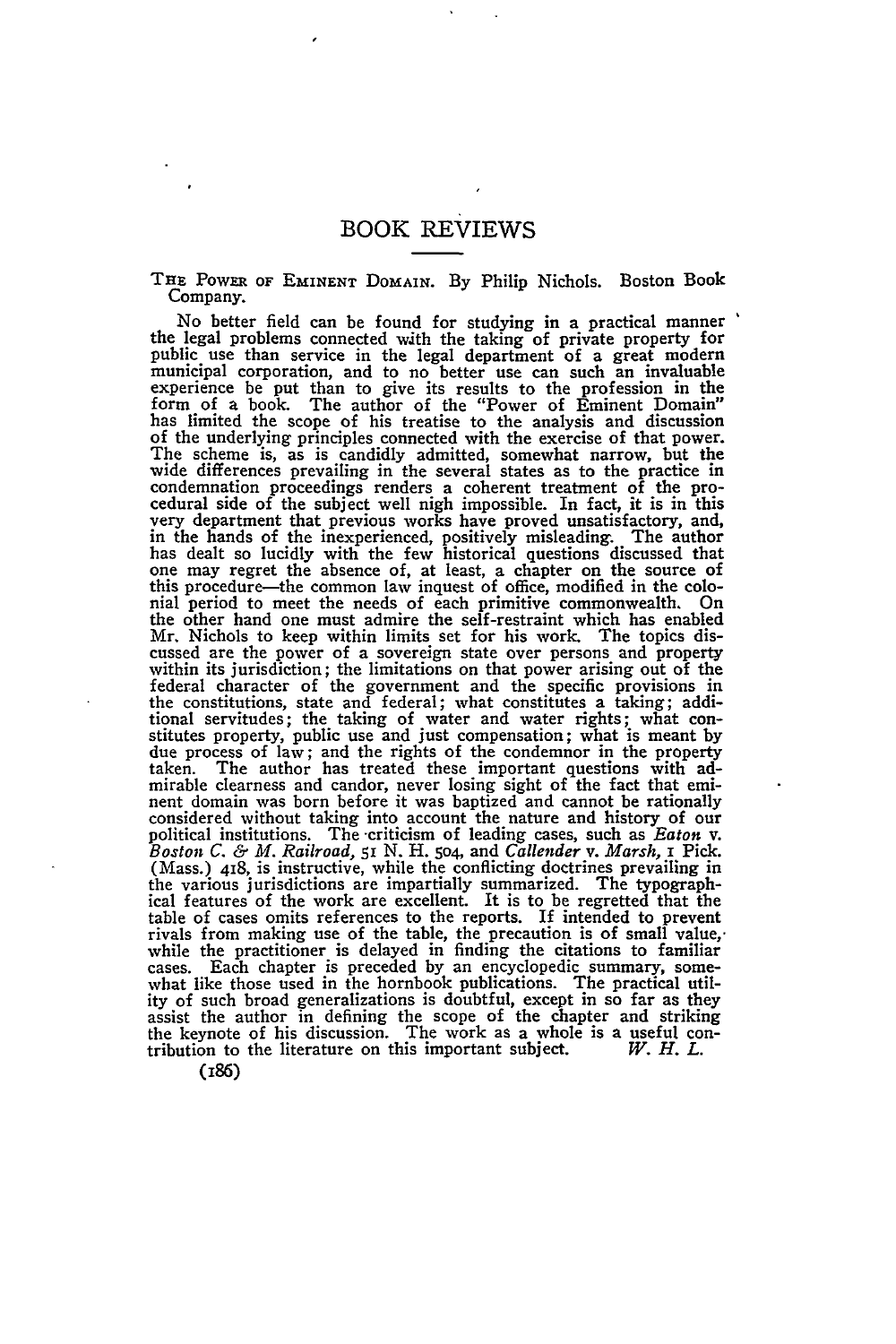FEDERAL **EQUITY** PRACTICE-A TREATISE **ON** THE PLEADINGS USED **AND** PRACTICE FOLLOWED IN COURTS OF THE UNITED STATES IN THE EXERCISE OF THEIR EQUITY JURISDICTION. By Thomas Atkins Street, A. M., LL. B., Professor of Equity in the University of Missouri. Author of "The Foundations of Legal of the American and English Encyclopedia of Law and Practice. In three volumes. Northport, Long Island, N. Y.: Edward Thomp- son Company. i9og.

This work will be very useful to all practitioners in the Federal Courts of Equity. Since the appearance of Bates' "Federal Equity Procedure" there has been no attempt to deal exclusively with the same topic. One of the features of the work which should commend it to younger practitioners is the collection of forty-six forms in the third volume taken largely from quite recent cases. How far the experienced equity practitioner will appreciate the interjection of "illus-trative cases" into the body of the text is **by** no means certain. No practitioner is likely to be satisfied with any text writer's condensation of the facts of decided cases without examining the report. **If,** therefore, the proposition of the text were merely accurately anno- tated without more than one illustrative case the experienced practitioner would probably get his hand on the desired material more quickly.<br>Of the many problems and difficulties which beset the practitioner,

**Of** the many problems and difficulties which beset the practitioner, some at least are not adequately treated. The author, after quoting Revised Statutes § **724** in full remarks: "The statutory provisions ex- tending the power to enforce discovery at law have had the result of about drying up the jurisdiction of the Court of Equity to enter-tain a bill **of** discovery in aid of an action pending in a court of law. As a consequence, this topic has been practically obliterated from<br>our practice, etc., etc." (Vol. II, p. 1119.) No mention is, however,<br>made of the contradictory constructions which exist as to the meaning<br>of Section trial, while in other Circuit Courts this section has been so construed as merely to give production *at trial* (See University of Penna. Law Review, Vol. 56, pp. 400-402.) In the latter jurisdictions an auxiliary<br>bill for documentary discovery will still lie unless production before<br>the jury is the equivalent of a bill for discovery which gives production before a clerk or master long before trial and with leave to take copies. Practitioners would probably agree that this distinction was copies. Practitioners would probably agree that this distinction was vital. In Mr. Street's too narrow explanation of the basis of the right to discovery will be found the source of his idea that "this topic has been practically obliterated from our practice." In Vol. II, at p. 1117, he states that "the ground on which the Court of Equity originally undertook to exercise this jurisdiction is found in the erstwhile inability of the court of law to enforce discovery in any action brought in that court." The foundation of the equitable liability **to** give discovery, is thus put **by** Judge Wallace on a broader ground: "A party may maintain a bill in equity not only where he is destitute of other evidence than the oath of the adverse party to establish his case, but also to aid such evidence or to render it unnecessary." Colgate v. Compagnie Française, 23 red. 82. This idea that economy is equity has also bee *tague v. Dudman,* 2 Ves. Sr. **398;** *Brereton v. Gantul,* 2 Atk. 24o; *Earl of Glengall v. Fraser,* 2 Hare **99)** but **by** no one better than **by** Judge Wallace. The statement above quoted from Judge Wallace's opin- ion in a suit for auxiliary discovery will hardly coincide with the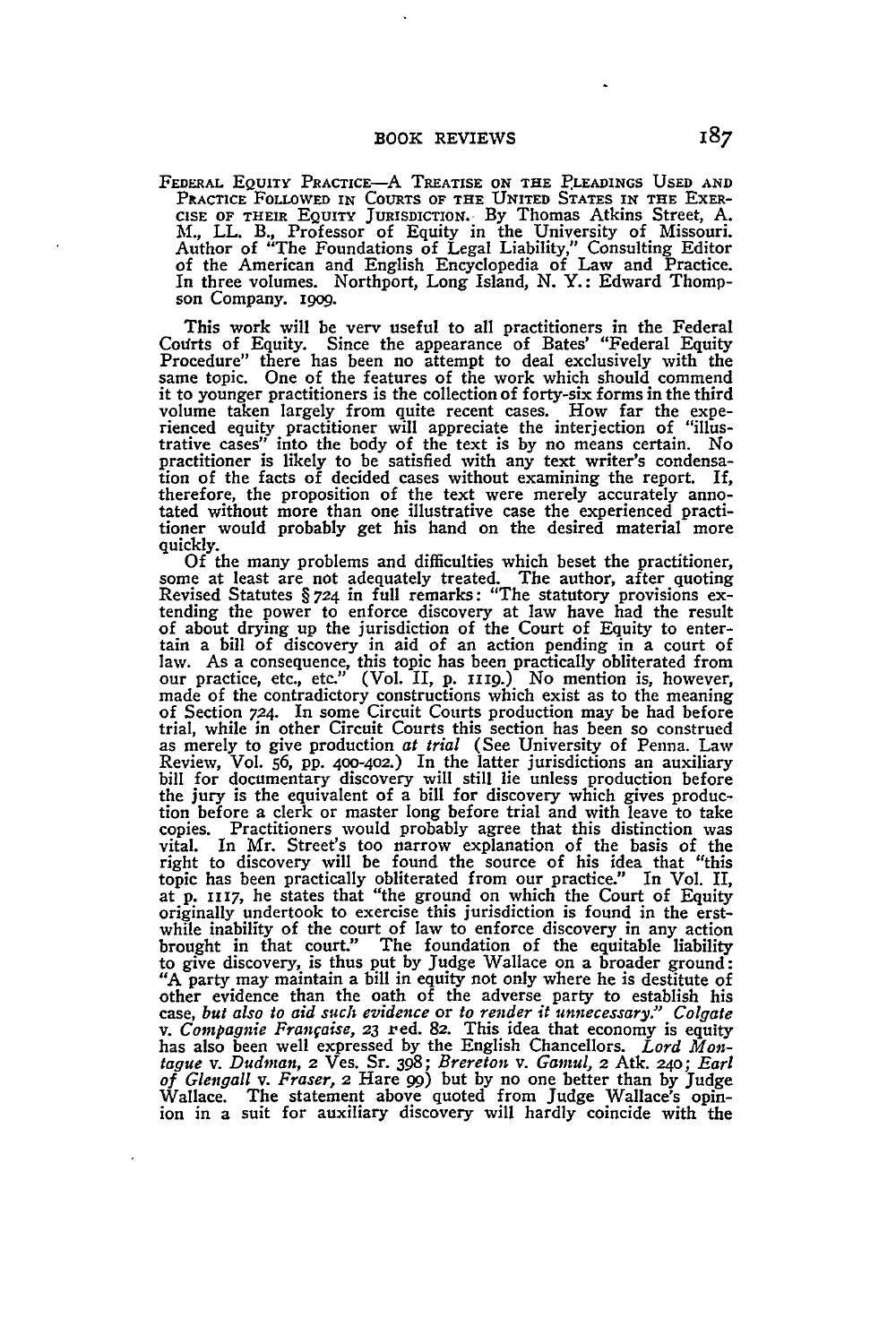following statement **by** the author: "Hence in such a bill of discovery the plaintiff should allege that he is unable to prove the facts in respect to which discovery is sought by any other means than by<br>bill of discovery." (Vol. II, p. 1118.) The only authority cited by the<br>author in support of this statement is *Brown* v. Swann, 10 Pet. 497 (1836). This case was not an auxiliary bill for discovery, but to en- join collection of a usurious judgment. It is submitted that this case with its *dicta* cannot rightfully be understood without realizing that in 1836 usurpation **by** equity courts of purely legal controversies was the fashion. This fashion was loudly denounced **by** Mr. Justice Wayne. And read in connection with the fact of this prevalent abuse of the process of discovery the metes and bounds of the following<br>language in the opinion becomes plain:<br>"The rule to be applied to a bill seeking a discovery from an inter-<br>ested party is: That the complainant shall charg

the facts are known to the defendant, and ought to be disclosed by him, and *that the complainant is unable* to prove them **by** other testimony. . **.** . Unless such averments are required, is it not obvious that the boundaries between the Chancery and Common Law courts would be broken down; and that Chancellors would find themselves, under bills for a discovery from an interested party, engaged in the settlement of controversies, **by** evidence *aliunde,* which the Common

Law courts could have procured, under the process of a subpoena."<br>We certainly cannot subscribe to the author's proposition that "a<br>suit cannot be maintained in a Federal Court for the purpose of enforcing discovery in aid of an action already pending in a court of law." The decision of many of the cases cited by the author (II, p. 1119, note 1) in support of this assertion are explainable on other grounds. In thi

In this connection he omits *Colgate* v. *Compagnie Francaise*, &*c.*, 23<br>Fed. 82. See Merwin's Equity, p. 480.

Whatever differences of view we have suggested should not detract from the very favorable commendation which the reviewer desires to give to the book under review. It is **by** all odds the most comprehen. sive and valuable work on Federal Equity practice which has yet appeared.

**T3E** EvOLUTION **OF** LAw. **By** Henry W. Scott. New York: The Borden Press Publishing Co. **19o8.** Pp. **153.**

Only eighty-five of the one hundred and fifty-three pages of this book are concerned with a logical exposition of the evolution of law. The remaining sixty-eight are filled **by** a number of rather disjointed introductory remarks which, the reader cannot help but feel, are tossed into this volume because they could not conveniently be printed else-where. Even the legitimate eighty-five pages can scarcely be said to contain an essay on the Evolution of Law. It would **be** a bold author who would attempt to compress such a subject within such limits; and Mr. Scott has not essayed the impossible. He has merely made a sketchy historical survey of the legal histories of those nations which stand out most prominently in the world's history. The facts of these legal histories are set forth, but with little account of the evolution of the legal ideas which gave them birth. **"The** Evolution of Law" suggests a work on legal philosophy. "An Outline of the Laws of Various Nations" would be a more suggestive title for this book. Mr. Scott's two-volume "Commentaries on the Evolution of the Law" will, we hope, present better material to the thoughtful student than his "Evolution of Law."

*S. L.*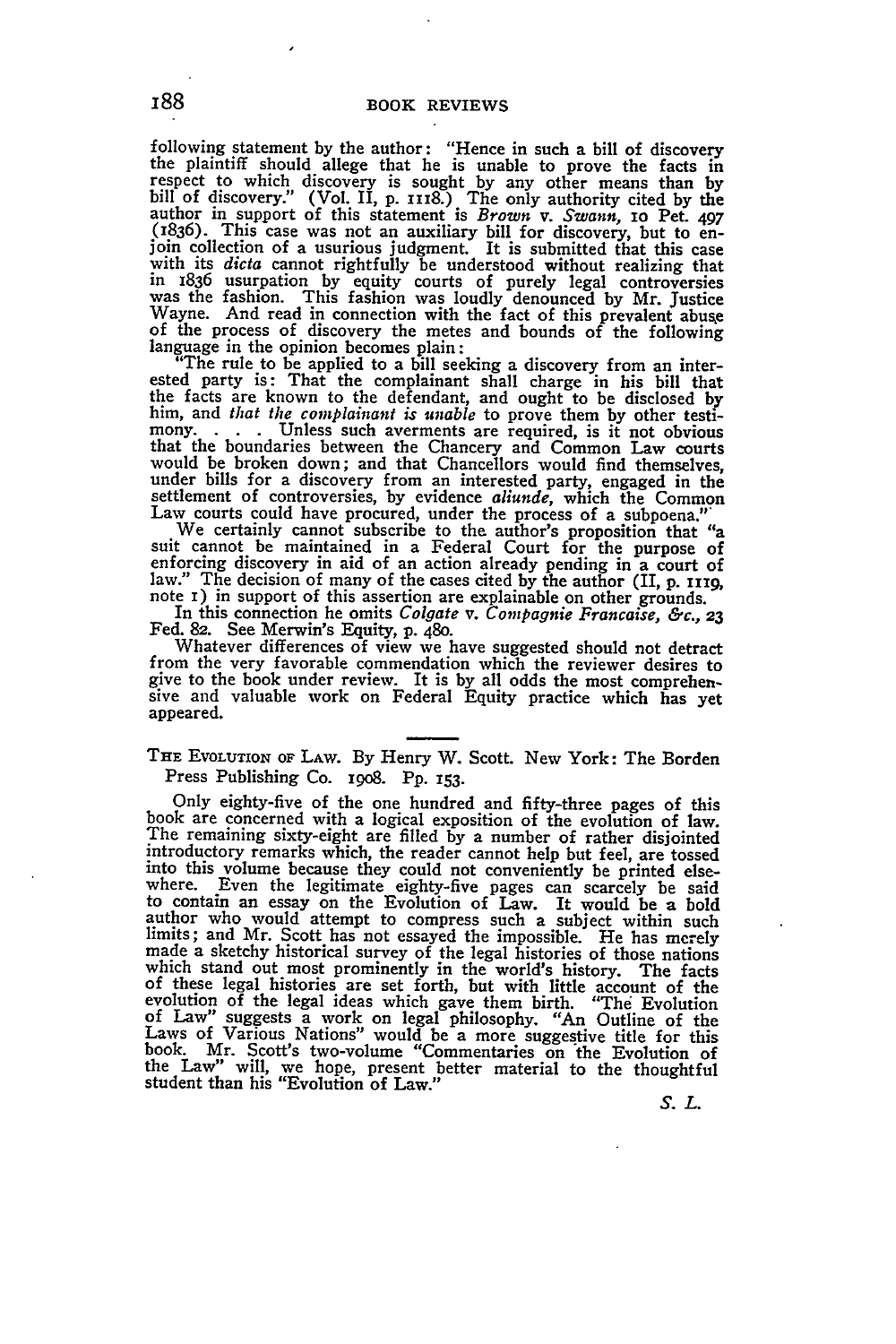PERSONAL INJURIES **ON** RAILROADS. By Edw. *J,* White. 2 Vols. Pp. 1739. St. Louis: F. H. Thomas Co.

Personal Injuries on Railroads contains a storehouse of law upon a very important phase of the law of negligence. The discussions are confined to steam railways; the law of street railways is not touched. The author, Mr. White, has divided his work into two volumes. In the first volume he deals with personal injuries to employees. Of the many important chapters in this volume the best are those on Contributory Negligence and Independent Contractors. The second volume is devoted to injuries to passengers, to travelers on the highway, to trespassers and to licensees. In forty-eight chapters, under as many different cap-tions, the various topics are discussed. The law regarding the railroad crossing forms an interesting and well executed portion of this volume.

In his aim to serve the practical man, the author has carefully avoided as possible. The law as it is, is taken and compiled in an intelligible style.

The leading treatises on *Master* and *Servant* and on Personal In-juries are frequently cited. The American and English Railroad Cases, American State Reports, Lawyers' Reports Annotated and other reports which are accessible in almost any law library are found in the notes.

It is regrettable that the author has not seen fit to indulge in some theoretical discussion at places where it could not help but add to clear- ness. For instance, an admirable opportunity is presented under proximate cause. Nor is the situation handled altogether happily when dealing with the "stop, look and listen" rule, for it would be far more helpful had the author pointed out and compared with more precision the manner in which the various states have applied the rule.

The citations show a fair distribution throughout the country, but with Missouri in the plurality.

The chief value of Mr. White's book is that he has given us a com-<br>pendious treatise on an important subject, and in such a manner that it is easily accessible for the busy practitioner, who has neither time nor inclination to wade through lengthy expositions of an author's views.

*W.K.M.*

BRIEF MAKING AND THE USE OF LAW BOOKS. By William L. Lile, and others. West Publishing Company. x9o9.

The preface to this second edition announces that the first edition "marked an epoch in the history of legal education and literature," and that "the new edition is well adapted to use as a text book on brief

making." The volume is a compilation of a number of monographs by Law School Professors on subjects which are more or less connected with<br>brief making. The longest chapters are printed under the name<br>"Appendix," one of which is a condensed legal dictionary, and the<br>other, an alphabetical lis tions. Any of the other chapters might also have been called an **Ap**pendix. In so far as the book contains reference matter it may be occasionally valuable. In so far as it attempts to point out the manner in which a brief should be prepared, it is an attempt to teach some-<br>thing which cannot be taught, but can only be learned. Fifty pages are<br>devoted to the reprinting entirely of two briefs, one a preparation by